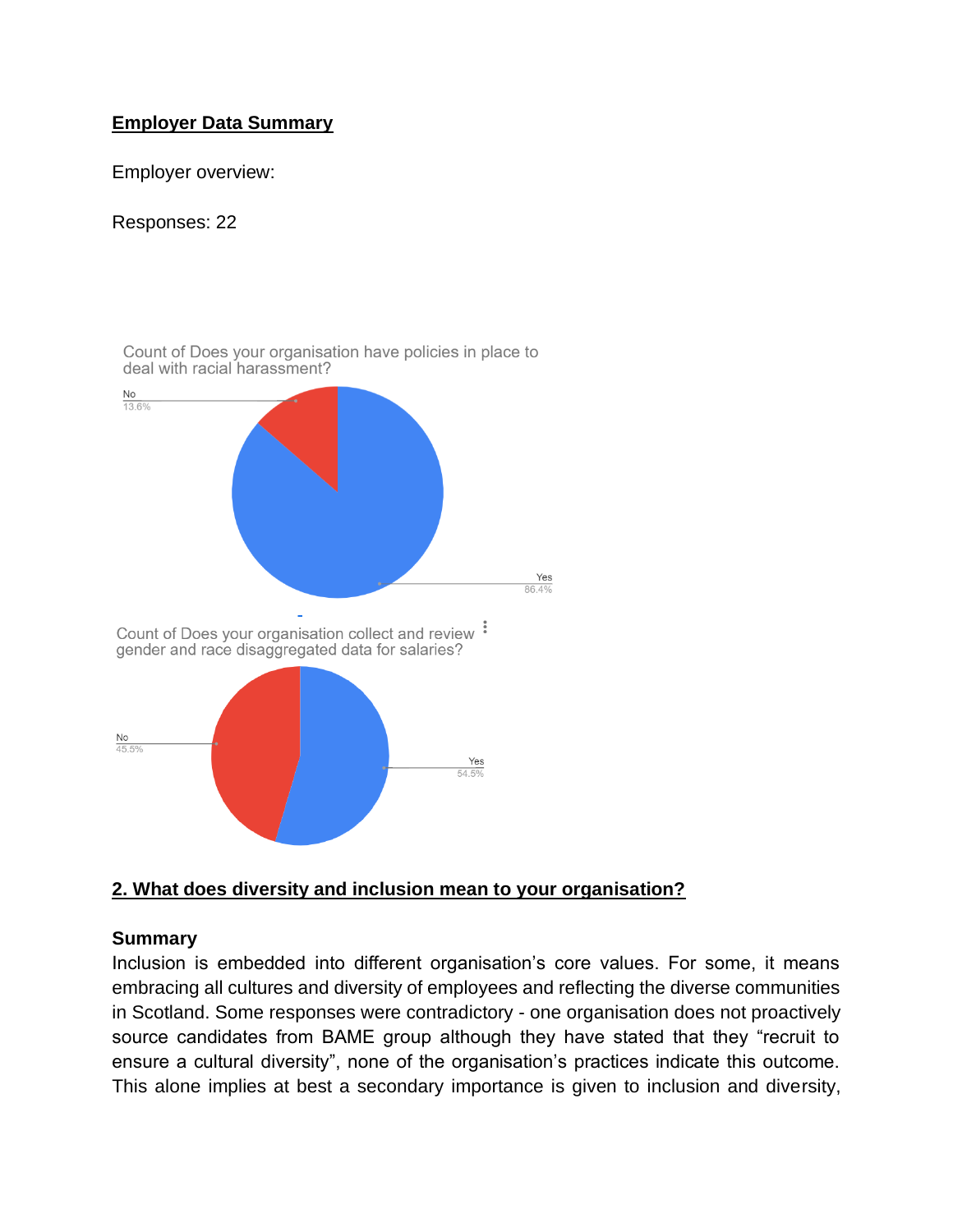contrary to what is claimed. Specifically in the legal sector, there was a focus on removing barriers however the organisation lacked an intersectional approach which is further exemplified in their lack of data collection on gender and race salary information. The finance sector showed a more promising commitment to their principles of inclusion with tangible actions around collection of race and gender disaggregated salary data, mentorship programmes and careers development talks for BAME women, facilitated through their BAME and Women's Networks.

## **Direct Quotes:**

- "Committed to promoting and implementing equality of opportunity"
- Talked in depth about specific examples of their work rather than diversity and inclusion meaning - "committed to promoting equality, diversity and human rights in all its work' and 'a focus on inclusive economic growth"
- "Everyone is treat equally, no matter their background, race, gender, sexual orientation and culture" = emphasis on equality
- Anything outside of inclusivity is seen as "excluding yourself and your team from endless opportunities"
- "Promote community integration and employment prospects"
- "fully committed to ensuring an inclusive workplace which reflects the make up of the city we serve"
- "[building] relationships with Scotland's diverse communities
- "Empowers our whole community"
- "[making] sure everyone is embraced"
- "diverse organisations work smarter, encourage innovation, and maximise the creativity that is fundamental to academic excellence."
- "Challenging white privilege"
- where everyone is given the chance to shine and contribute in their own way

## **3. What policies and practices do you have in place to support diversity and inclusion for BAME women?**

## **Summary**

Some organisations have an Inclusion and Diversity policy or a "Diversity and Inclusion Working group [...which] designs and oversees a diversity and inclusion strategy and action plan." This encompasses individuals with protected characteristics. However, it is unclear whether there are specific policies for BAME women and how these are implemented or reviewed. For example, in one response, the employer mentioned advertising roles to a wider group of candidates however it is unclear how this will address BAME groups in particular or achieve 'diversity'. One organisation was also vague on how recruitment policy "ensures cultural diversity". In the private sector there was a lack of intersectionality to the approach, with most approaches being geared towards gender and ethnicity separately. There was more of a commitment to reporting on talent attraction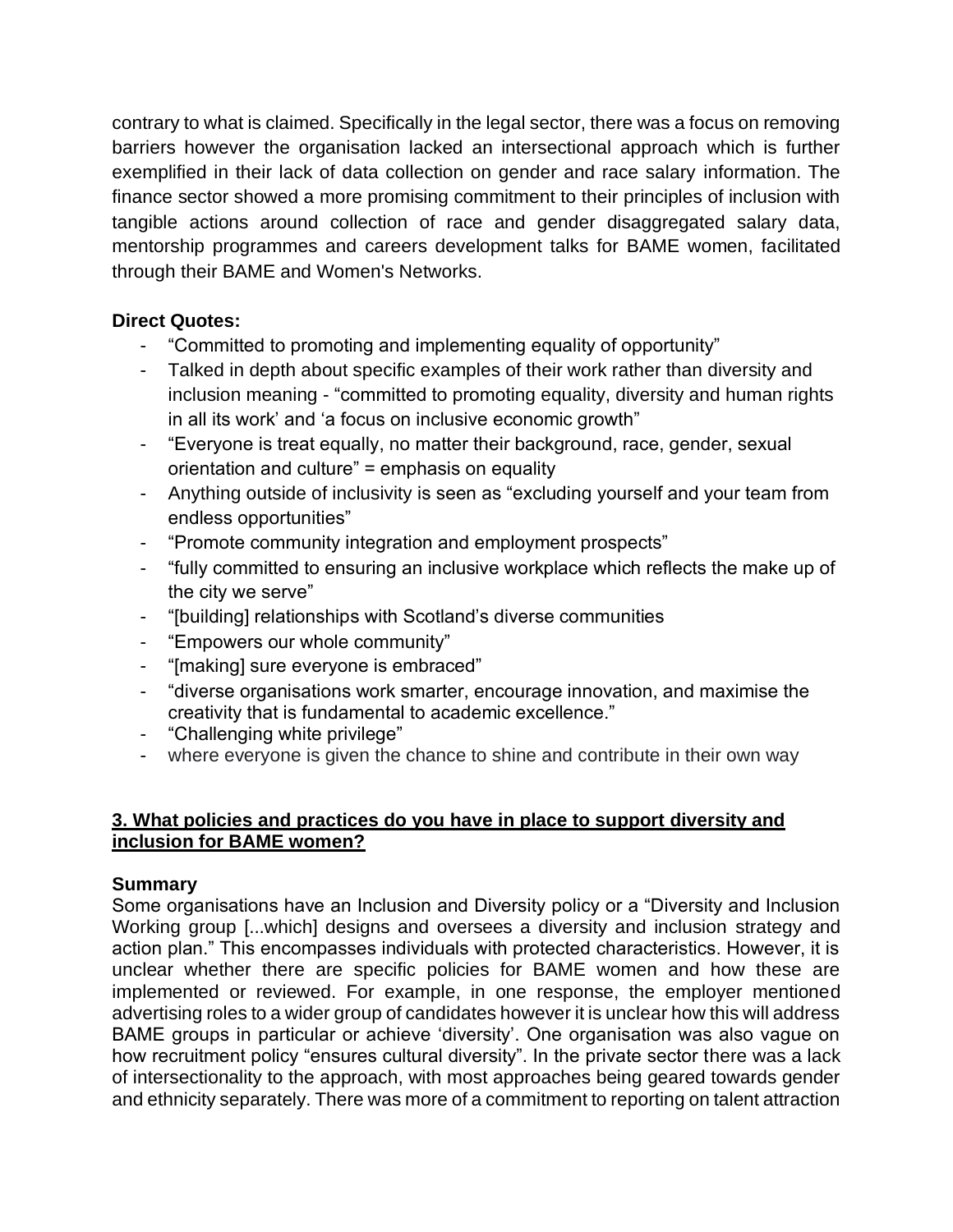and acquisition data in the finance sector however this was not intersectional. Overall, BAME-specific inclusion and diversity policies were seldomly implemented, however, we believe our survey sparked a new awareness with regards to the BAME issues among the employers.

### **Direct Quotes:**

- "Supports its employees who have protected characteristics" [...] "person-centred approach to individual employees supporting them to overcome any challenges or barriers they experience in the workplace as a result of having a protected characteristic"
- Inclusion and diversity policy that references groups with protected characteristics, including women and BAME groups as a whole. "probably could be more supportive and specific."
- "Our Inclusion-related policies, including our recruitment policy, cover all aspects of diversity. We review our talent attraction and acquisition data monthly, covering both gender and ethnicity, reporting this to senior stakeholders including our Group Executive Committee. "

## **4. Young BAME women in Scotland are underrepresented in the workforce. What measures has your organisation taken to proactively source candidates from this group?**

# **Summary**

The responses were mixed here. One organisation noted a project that offers volunteering opportunities to women including those who have been in long-term unemployment, experienced domestic abuse and to black and ethnic minority women. It is unclear, however, how many BAME women were recruited. Another respondent reported that they advertised job vacancies in BAME specific media such as magazines and BAME forums. This was seen as a good practice by Young Women Lead. Another good example was "[posting] role opportunities on "DESIBlitz '' which reaches the Asian Community incl young BAME women. This organisation also attended career fairs at the Mosque. One respondent mentions holding a Disability Confident (Employer) Level 2 award. However, this is not specific to BAME women. A smaller business expressed that the size of their organisation, they "cannot afford to proactively source any candidates''.

In the private sector there was a mixed response. The legal sector focused on specifically South Asian groups and reference 'SEMLA' as an organisation they work closely with and hold conversations with schools in areas with a higher BAME demographic, and stated they "do not have any issues recruiting or retaining BAME employees''. However this does not tie in with the companies demographic where circa 3% of the organization's employees solicitors were BAME with only one BAME person in a senior position according to their website. In the finance sector there was a more tangible approach with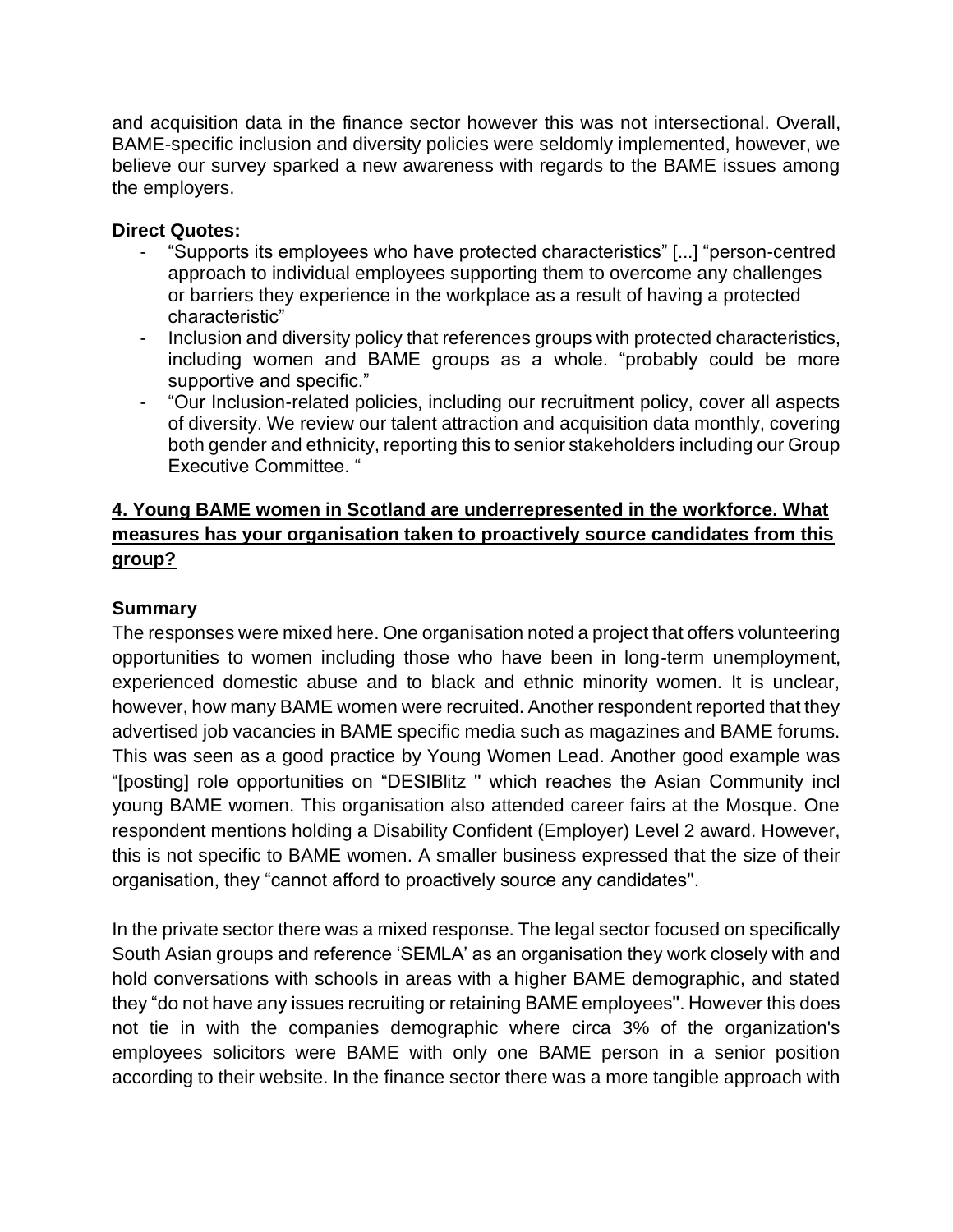technology being used to de-gender job descriptions and adverts and showing a more diverse outlook on online platforms.

### **Direct Quotes**

- "In house training/work placements" to encourage and support women from the Sikh community (a minority within minority ethnic group) to provide them with employment in an 'industry' that has very few BME community/youth workers/office administration/Managers.
- BME Employment Support Providers helps recruit BME employees and sustain their employment. It is not clear how this is done and ensure sustainability.
- "We have not been made aware of any issues or challenges that our firm has in retaining (or recruiting for that matter) BAME women in particular."

### **5. How does your organisation support the education to work transition for BAME women?**

### **Summary**

Organisations stated they had links with schools, universities, "opportunities for work placement" through a programme or offering apprenticeships but the majority do not support BAME women specifically. The reason for this was not mentioned. If they did work alongside schools to support this transition, it is not known whether they review how successful this is or collect any race by gender data to illustrate BAME women's involvement. There was a noticeable lack of support here within private sector employers which needs to be addressed.

#### **6. How has your organisation attempted to reduce any bias during the recruitment process?**

#### **Summary**

Emphasis throughout the sectors on unconscious bias training for recruiters, HR teams and interview panels. Some organisations introduced blind recruitment and ensured the interview panels were diverse. This was broad and the content of the unconscious bias training was not shared. An organization in the charity sector provided applications in different languages to ensure it was accessible as possible. More information needs to be given on the quality of the training developed and rolled out. There is potential here for the government to set a standard of training and roll this out to all sectors.

# **7. BAME women are underrepresented in positions of decision-making in the workplace. How does your organisation support young BAME women with their professional development goals?**

## **Summary**

Majority of the organisations stated usual development practices such as employee to manager 1 to 1 meetings however it has been observed that these usual practices are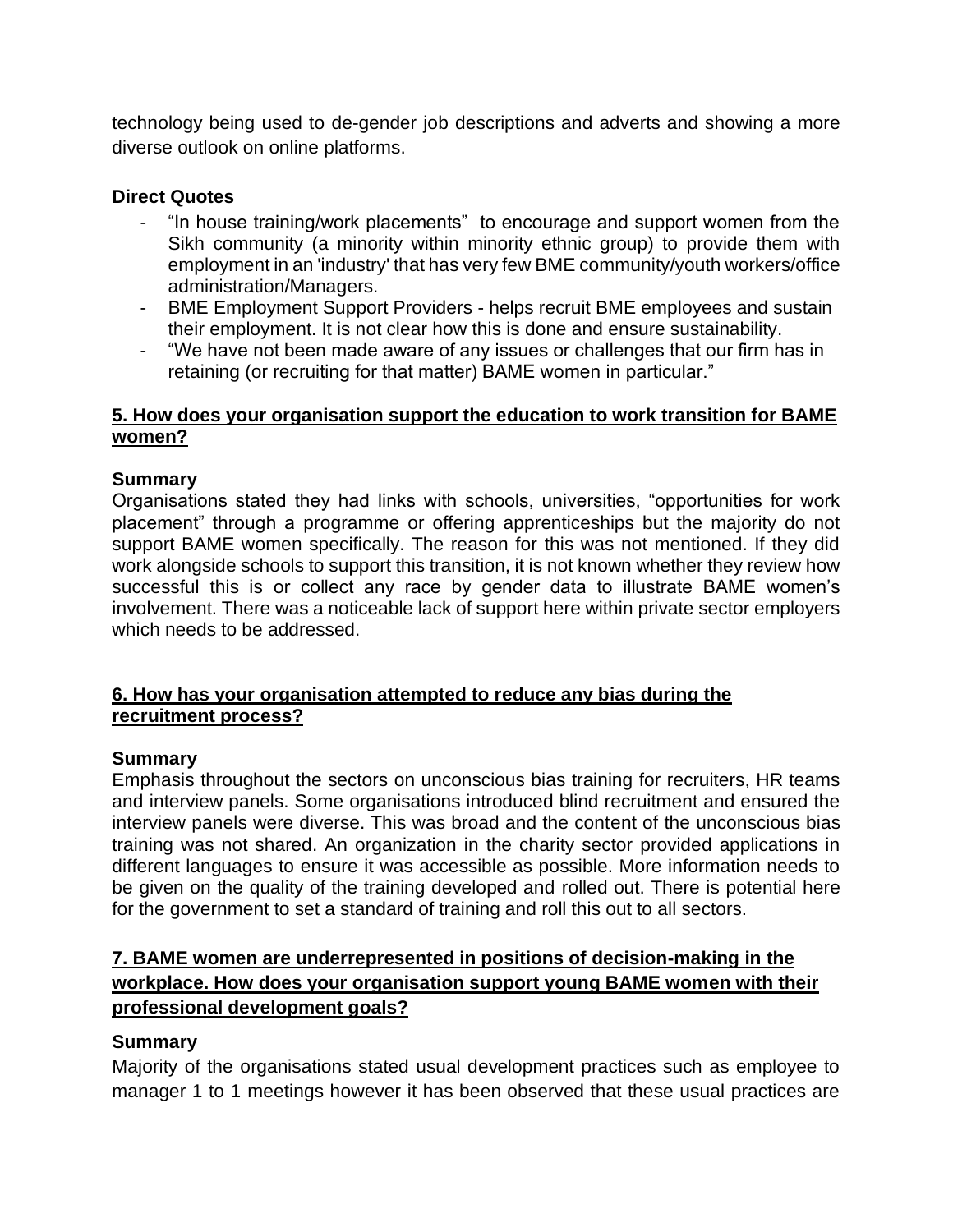not helping BAME women to progress especially when looking at the structure of the organisations taking part. In the finance sector there appears to be more tangible actions to ensure BAME women are supported through mentorship programmes and the provision of advice on career development from internal and external speakers. The education sector, specifically universities, took part in "Aurora Programme" which is an external women-only leadership development programme, designed to take positive action to address the under-representation of women in leadership positions in the higher education (HE) sector. This is a promising step however it is clear a more intersectional approach is required to target BAME women specifically.

# **8. Exit interviews are an effective opportunity for employers to gain open and honest feedback and insight into retention. Please comment on what challenges your organisation has found in retaining young BAME women.**

# **Summary**

Overall this question was very briefly answered with employers not collecting this level of information at the exit interview stage or not being able to source this. One organisation stated BAME women quoted childcare as an issue forcing them to leave employment and in the case of the charity sector, an organization quoted lack of funding as a major challenge to retaining BAME women employees.

# **9. What mechanisms does your organisation have in place through which young BAME women can raise matters affecting them at work?**

## **Summary**

Overall employers referred to employee grievance policies with the majority of employers participating, stating line managers as a main form of raising matters. This is contradictory with the employee survey as many employees stated they would not feel comfortable talking to their line managers and many were not aware of the grievance policies in place and felt the policies would not be effective, especially in smaller organisations.

## **10. Does your organisation have policies in place to deal with racial harassment?**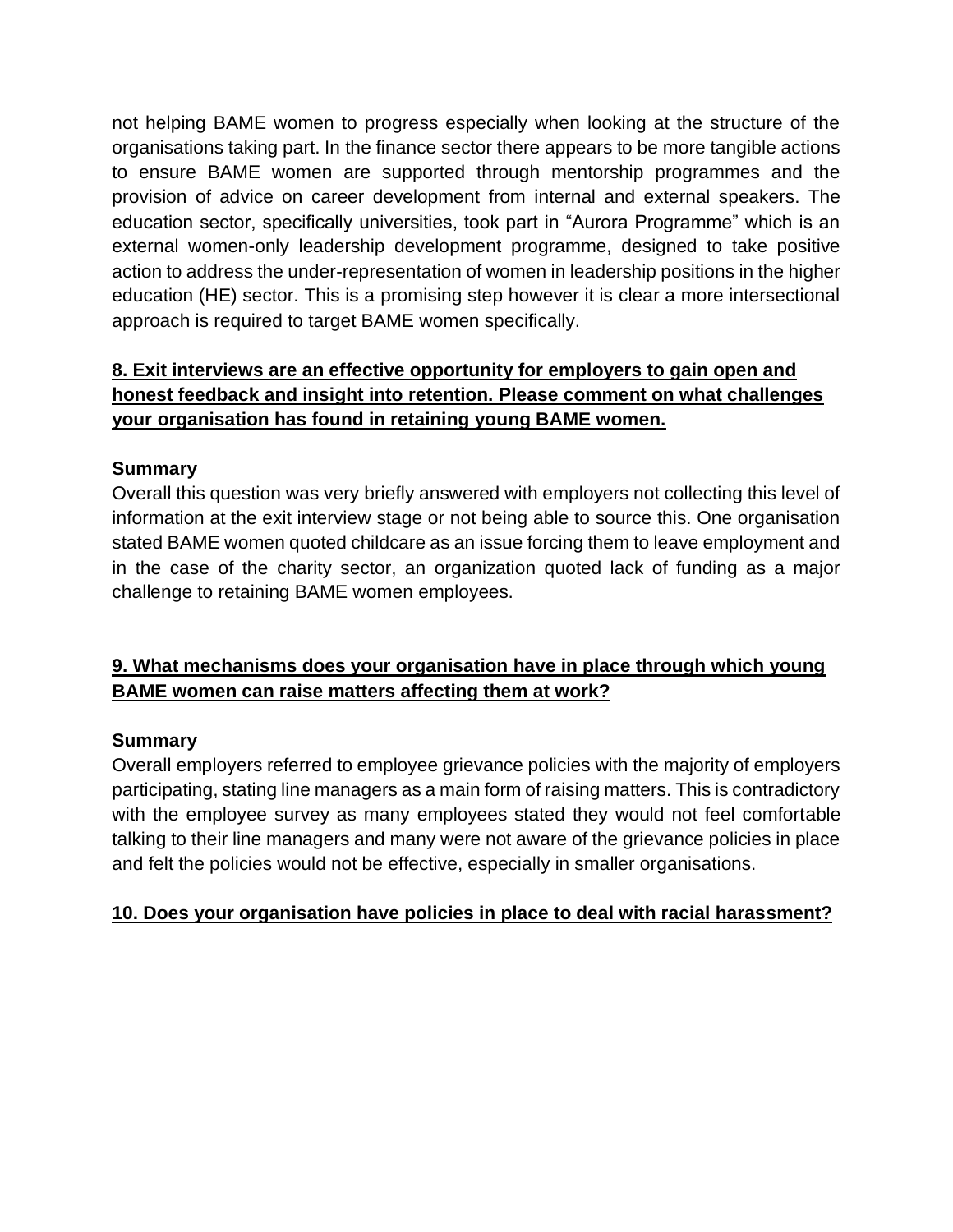

### **11. How are employees made aware of these policies?**

#### **Summary**

54% of the employers who answered yes provided very similar responses. The majority mentioned they have a code of conduct in place that all employees must read and sign during induction and others said their employees carry out mandatory Diversity and Inclusion training. One respondent mentioned that all their employees attend a three hour "Respect at Work" workshop to explore issues of bullying, harassment and discrimination and to consider how their own conduct might be more consistent with promoting a respectful working environment. They also recently ran pilot training sessions on White Privilege with CRER and are hoping to expand on this following lockdown. Three employers stated their staff were made "aware" of policies in place and their company intranet has access to all the information. Although these employer's state these policies are in place we are unsure if anything is done to ensure employees actually read and understand these policies. This coincides with the employee responses where the majority did not actually read or were aware of the policies in place. Only a few organisations mentioned it was mandatory for staff to read their policies.

## **12. Does your organisation collect and review gender and race disaggregated data for salaries?**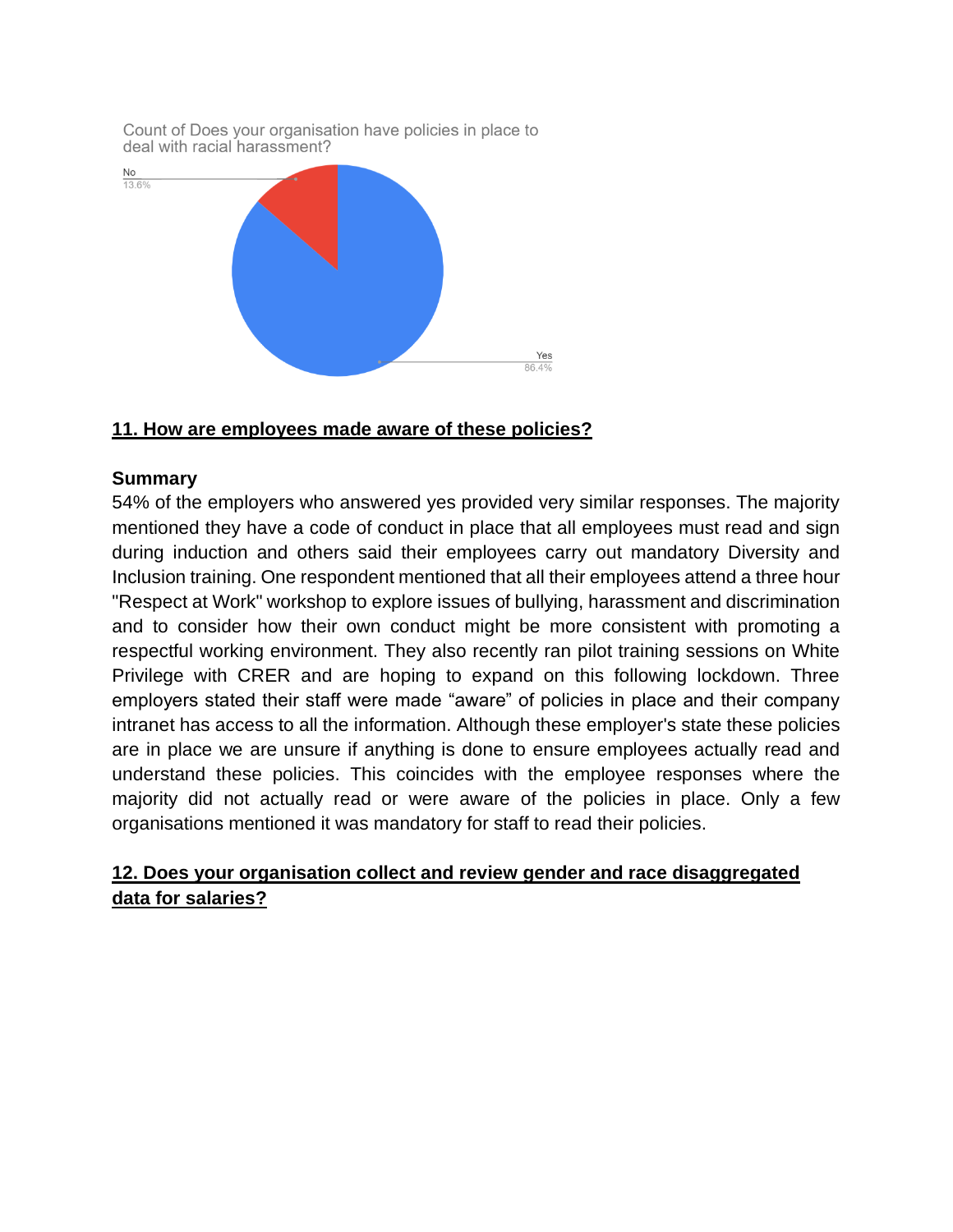

# **13. What support would be helpful in order for your organisation to achieve a more diverse workforce which includes young BAME women?**

# **Summary**

Organisations stated they would like more training or an understanding of best practice on what they could do. They are wanting to improve but require more guidance. Best practice examples from other organisations derived from this inquiry's findings could be shared with them.

There also seems to be an ask in a lot of responses for BAME women to apply more in sectors such as law. However from university demographics, law is one of the disciplines where the majority of BAME groups graduate. The view of the cohort here is that more work needs to be done by the employer to make themselves more accessible. In the finance sector there is a view to have a "better understanding in schools and colleges of the range of opportunities that exists within the financial services industry, linked to decent careers advice and support". This is more of a tangible approach and one that would help to create a recommendation. This approach from the finance industry highly correlates with the education research so we would like to tie this in here.

Several charities have answered they would like more funding and support from the Government.

| Good practices (recommendations to<br>l SP?) | <b>Bad practices</b>                  |
|----------------------------------------------|---------------------------------------|
| - Offering opportunities to women-           | - Legal sector - lack of awareness of |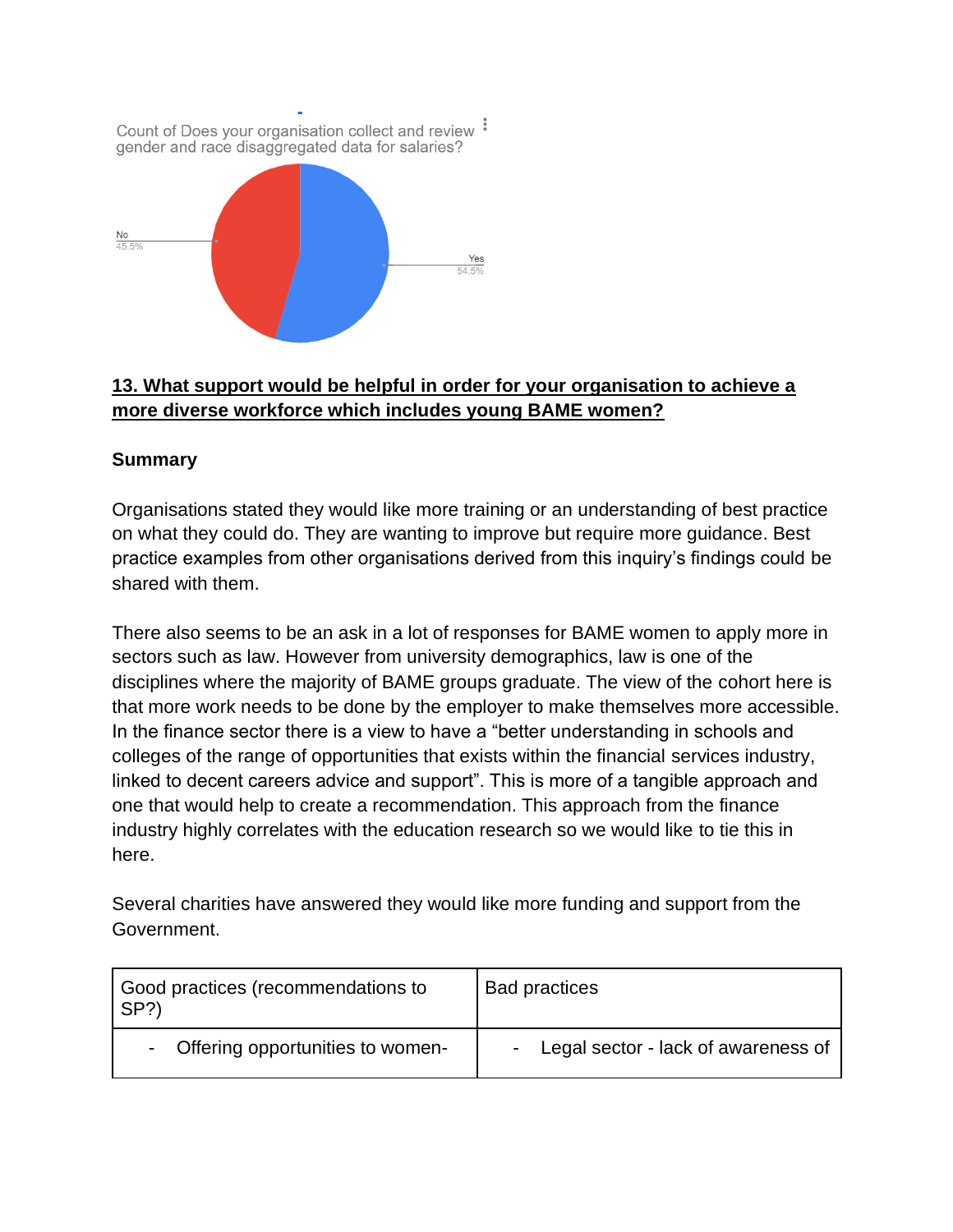only. However, more could be done to ensure BAME women are targeted.

- Attend career fairs in secondary schools and go to ones with a higher proportion of BAME people.
- Post role opportunities on "DESIBlitz" which reaches the Asian Community including young BAME women.
- Career fairs at the Mosque
- "In house training/work placements" to encourage and support women from the Sikh community (a minority within minority ethnic group) to provide them with employment in an 'industry' that has very few BME community/youth workers/office administration/Managers.
- Mentorship programmes
- Providing qualifications and certificates for the training/work placements/mentorship programmes
- Commissioning recruitment companies to source BAME employees
- Finance sector working on Ethnicity disaggregated salary data - "We have recently implemented a new HR system and are now launching a campaign to encourage our people to share their demographic data, including ethnicity. This will then allow us to collect and review salary data from that perspective, in the same way that we currently do under the Gender Pay Gap regulations. We keep salaries under constant review and have a published salary range for each position below executive level. We aim to have all satisfactory performers at the mid-point within their respective salary range. By doing this, we would expect to

issues in their own organisation ' no issues recruiting or retaining BAME employees' when it is clear from the website only 3 BAME employees are in the organization with only one in a senior position.

- Use of language such as 'coloured people'
- Lack of data on effectiveness of programmes and training currently in place.
- Lack of disaggregated data at an intersectional level. Even more concerning is the lack of data at a Ethnicity level. Only the financial sector noted ethnicity as an area they do report on regarding recruitment.
- Lack of general understanding regarding the challenges BAME women face during the recruitment process or while working. This could be addressed through encouraging open discussions on accessible platforms.
- Employers have support tools for BAME women to report racial harassment but employee responses suggest that they don't feel comfortable reporting this especially if they are the only BAME person in the organisation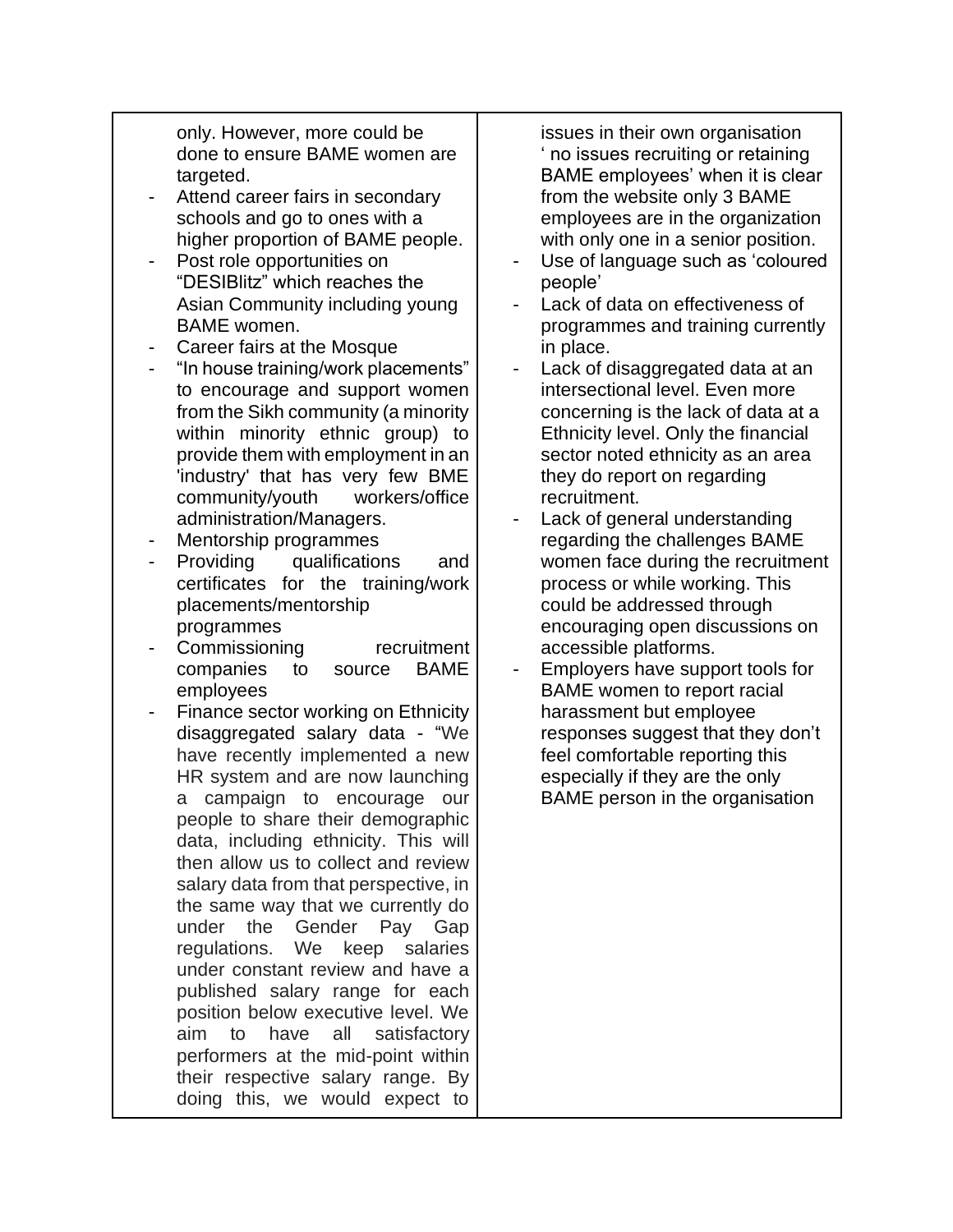| minimise the risk of inequities within<br>pay bands."<br>Unconscious bias training<br>and<br>diverse interview panels (but how<br>do you make sure these are<br>effective?)<br>Online<br>tools<br>to<br>de-gender<br>applications<br>have<br>brand<br>and<br>ambassadors<br>(BAME<br>women<br>employees) on websites etc.<br>Reporting talent attraction<br>and<br>acquisition data monthly, however<br>this needs to be intersectional.<br>"A better understanding in schools<br>and colleges of the range<br>of<br>opportunities that exist within the<br>Financial Services industry, linked<br>to decent careers advice and<br>support."<br><b>Employers sitting on Race Equality</b><br>Committees - hopefully this informs<br>work around racial equality<br>Blind recruitment - removing names<br>and images (if candidates have<br>included this in their application) to<br>decrease unconscious bias.<br>Diversity and Inclusion<br>training<br>driven by BAME people - "We are<br>currently bringing in trainers from<br>individuals<br>with<br>protected<br>characteristics to educate the team<br>on key areas of diversity and<br>inclusion"<br>Review salary pay gap by gender |  |
|-----------------------------------------------------------------------------------------------------------------------------------------------------------------------------------------------------------------------------------------------------------------------------------------------------------------------------------------------------------------------------------------------------------------------------------------------------------------------------------------------------------------------------------------------------------------------------------------------------------------------------------------------------------------------------------------------------------------------------------------------------------------------------------------------------------------------------------------------------------------------------------------------------------------------------------------------------------------------------------------------------------------------------------------------------------------------------------------------------------------------------------------------------------------------------------------------|--|
| and ethnicity each year                                                                                                                                                                                                                                                                                                                                                                                                                                                                                                                                                                                                                                                                                                                                                                                                                                                                                                                                                                                                                                                                                                                                                                       |  |

## **Further questions for future research**

The YWL survey and interviews conducted valuable data and in-depth insight into the challenges that BAME women face, however there is still much room for further research. For Instance, while our employers survey data indicates that employers are generally satisfied with their current BAME policies and plans, the overall employees' data suggests that the sentiment is not shared by employees. How and what policies can bridge the gap between the employees' understanding of an inclusive and diverse workforce and working environment and current structures that are in place? Questions such as "If the